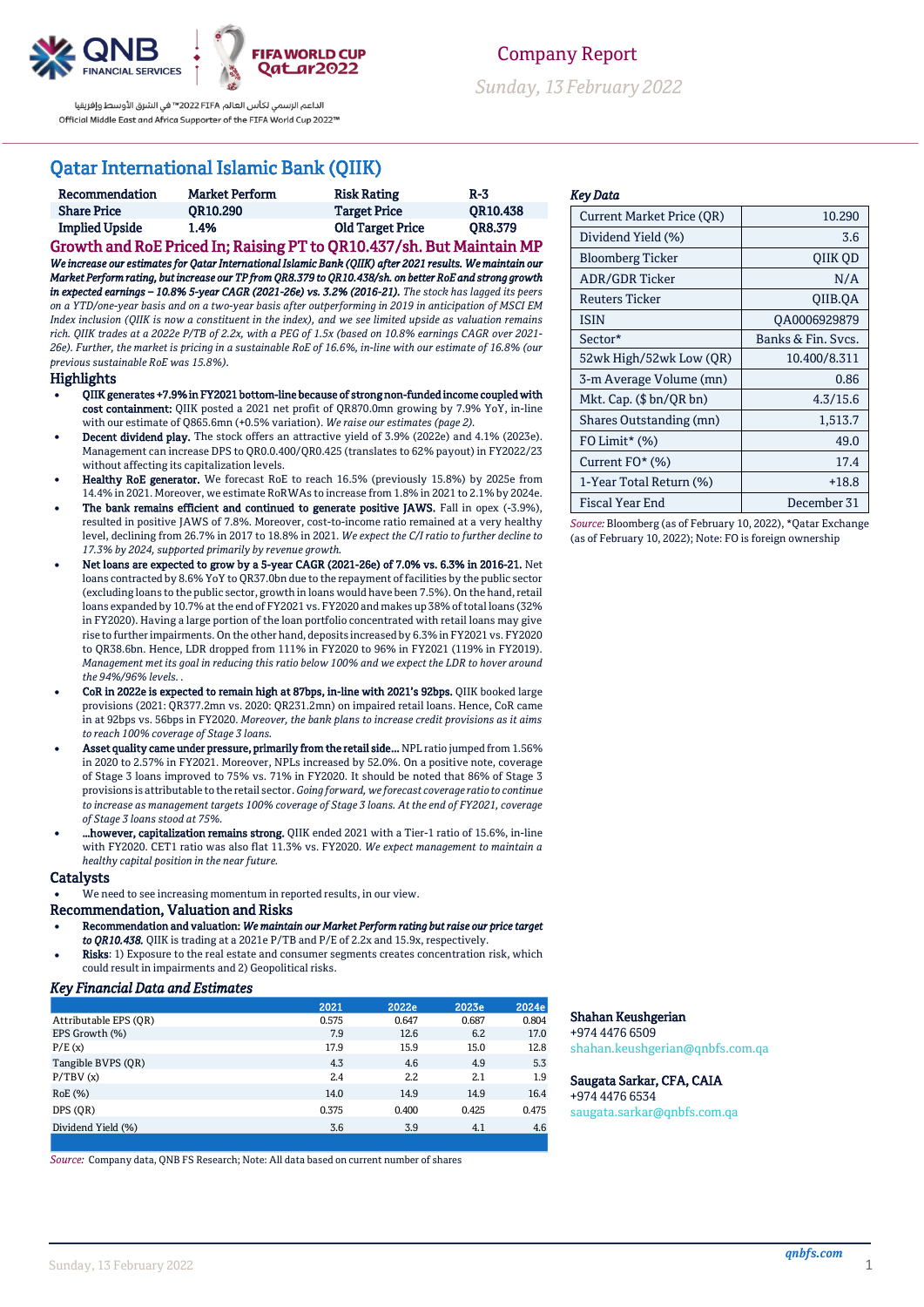## Change in Estimates

|                           | 2022e      |            |            |            | 2023e |                  |
|---------------------------|------------|------------|------------|------------|-------|------------------|
| QRmn                      | <b>Old</b> | <b>New</b> | Change (%) | <b>Old</b> | New   | Change (%)       |
| Net Interest Income       | 1,579      | 1,546      | $-2.1$     | 1,570      | 1,620 | 3.2              |
| Non Interest Income       | 266        | 327        | 22.9       | 196        | 291   | 48.7             |
| Total Revenue             | 1.845      | 1,873      | 1.5        | 1,766      | 1,911 | 8.2              |
| Opex                      | 335        | 336        | 0.2        | 384        | 335   | $-12.9$          |
| Net Operating Income      | 1,510      | 1,538      | 1.8        | 1,381      | 1,577 | 14.2             |
| Net Income (Attributable) | 881        | 980        | 11.2       | 1,018      | 1,040 | $2.2\phantom{0}$ |
|                           |            |            |            |            |       |                  |

*Source:* QNB FS Research

## Valuation

## We value QIIK using the Residual Income Model (RI) based on a fundamental P/B:

We derive QIIK's fair value by employing the RI valuation technique *(based on a fundamental P/B)*, which is calculated based on the sum of its beginning book value, present value of interim residuals (net income minus equity charge) and the present value of the terminal value (we apply a fundamental P/B multiple based on the Gordon Growth Model to the ending book value at the end of our forecast horizon). We derive the P/B from the Gordon Growth Model:  $P/B = (RoE-g)/(Ke-g)$ . This model uses sustainable return on equity (RoE) based on the median over our forecast period, cost of equity (Ke) and expected long-term growth in earnings (g) to arrive at fundamental/justified P/B. *Based on this method, we arrive at a fundamental P/B of 2.3x.*

b) We add Qatar's 10-year CDS rate of 0.81% to the 10-year US government bond yield (1.77%) to arrive at a risk free rate of 2.6%. We factor in an adjusted beta of 0.96x. Finally, we add a local equity risk premium of 8.0% to arrive at a Ke of 10.22%.

## *Valuation Methodology*

| <b>Fundamental P/B</b>       |      | <b>RI Based on Fundamental P/B</b> |
|------------------------------|------|------------------------------------|
| Sustainable RoE (%)          | 16.8 | Beginning BVPS (2021) (OR)         |
| Estimated Cost of Equity (%) | 10.2 | Present Value of Interim Resid     |
| Terminal Growth Rate (%)     | 5.0  | Present Value of Terminal Val      |
| Fundamental P/B              | 2.3x | Less: Intangibles & Goodwill (0    |
|                              |      |                                    |

| Fundamental P/B              |      | <b>RI Based on Fundamental P/B</b>      |         |
|------------------------------|------|-----------------------------------------|---------|
| Sustainable RoE (%)          | 16.8 | Beginning BVPS (2021) (QR)              | 4.37    |
| Estimated Cost of Equity (%) | 10.2 | Present Value of Interim Residuals (OR) | 1.46    |
| Terminal Growth Rate (%)     | 5.0  | Present Value of Terminal Value (OR)    | 4.64    |
| Fundamental P/B              | 2.3x | Less: Intangibles & Goodwill (OR)       | 0.03    |
|                              |      | Fundamental P/B                         | 2.3x    |
|                              |      | Intrinsic Value (OR)                    | 10.438  |
|                              |      | Current Market Price (OR)               | 10.290  |
|                              |      | Upside/(Downside) Potential (%)         | $+1.4%$ |
|                              |      |                                         |         |

*Source:* QNB FS Research

## *Forecasts*

|                                           | 2022e | 2023e | 2024e | 2025e | 2026e | 2027e | <b>Terminal</b> |
|-------------------------------------------|-------|-------|-------|-------|-------|-------|-----------------|
| Beginning BVPS                            | 4.37  | 4.64  | 4.93  | 5.31  | 5.70  | 6.16  | 6.67            |
| <b>Attributable EPS</b>                   | 0.65  | 0.69  | 0.80  | 0.87  | 0.96  | 1.03  | 1.08            |
| <b>DPS</b>                                | 0.38  | 0.40  | 0.43  | 0.48  | 0.50  | 0.53  | 0.53            |
| Adjustment                                | 0.00  | 0.00  | 0.00  | 0.00  | 0.00  | 0.00  | 0.00            |
| <b>Ending BVPS</b>                        | 4.64  | 4.93  | 5.31  | 5.70  | 6.16  | 6.67  | 7.22            |
| <b>Equity Charge</b>                      | 0.45  | 0.47  | 0.50  | 0.54  | 0.58  | 0.63  | 0.70            |
| <b>Residual Income</b>                    | 0.20  | 0.21  | 0.30  | 0.33  | 0.38  | 0.40  | 0.38            |
| Terminal Value (Based on Fundamental P/B) |       |       |       |       |       |       | 9.09            |
| Discounted Interim Residuals              | 0.18  | 0.18  | 0.23  | 0.23  | 0.23  | 0.22  | 0.19            |
| <b>Discounted Terminal Value</b>          |       |       |       |       |       |       | 4.64            |
|                                           |       |       |       |       |       |       |                 |

*Source:* QNB FS Research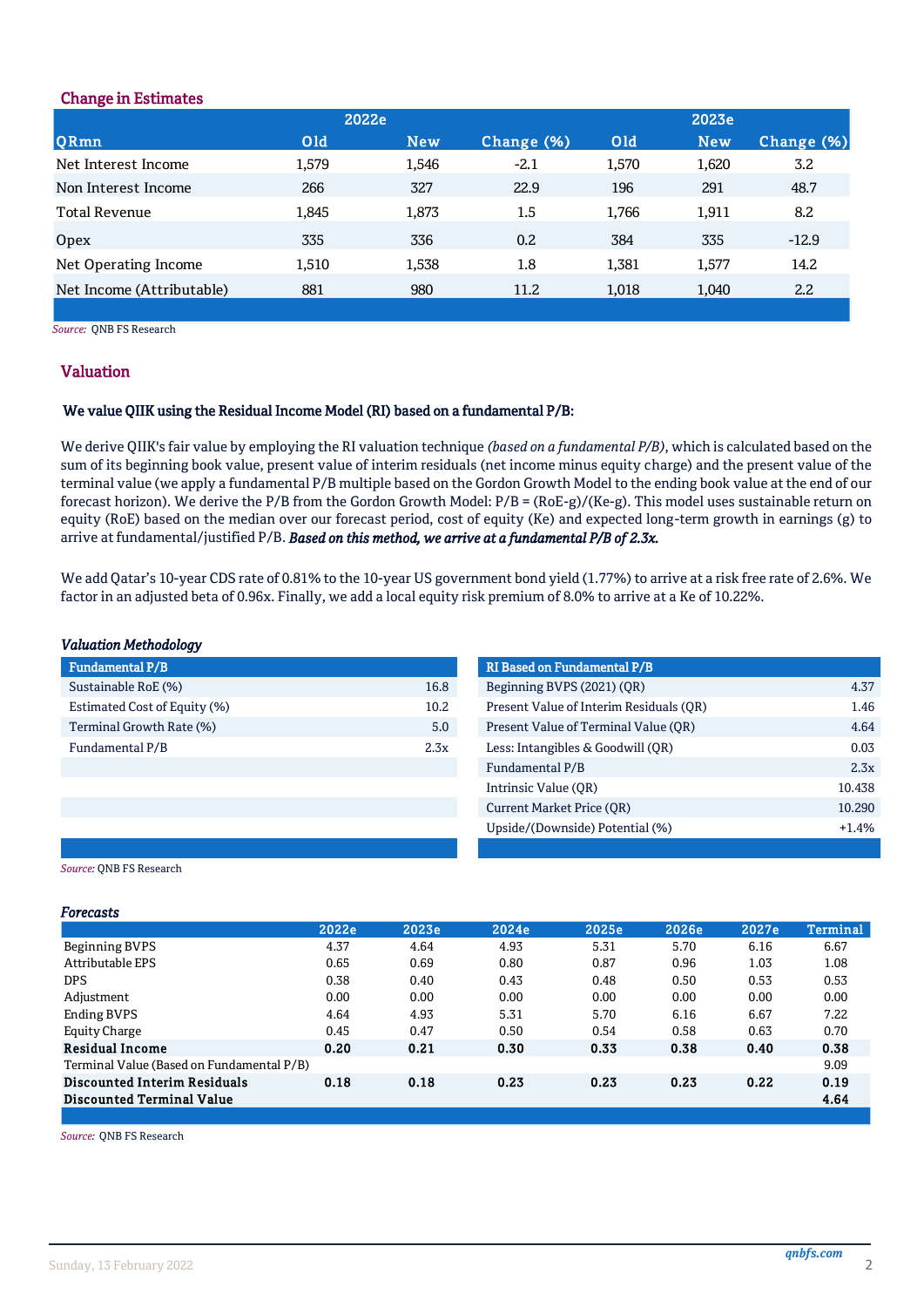# **Detailed Financial Statements**

| Income Statement (In QR mn)       | 2019  | 2020  | 2021  | 2022e | 2023e | 2024e |
|-----------------------------------|-------|-------|-------|-------|-------|-------|
| Net Interest Income               | 1,255 | 1,422 | 1,434 | 1,546 | 1,620 | 1,752 |
| Fees & Commissions                | 181   | 203   | 250   | 256   | 225   | 252   |
| <b>FX</b> Income                  | 12    | 48    | 42    | 42    | 38    | 41    |
| Other Income                      | (32)  | 3     | 16    | 29    | 29    | 38    |
| Non-Interest Income               | 161   | 253   | 308   | 327   | 291   | 331   |
| <b>Total Revenue</b>              | 1,416 | 1,675 | 1,742 | 1,873 | 1,911 | 2,084 |
| <b>Operating Expenses</b>         | (342) | (341) | (328) | (336) | (335) | (360) |
| Net Operating Income              | 1,074 | 1,335 | 1,414 | 1,538 | 1,577 | 1,724 |
| Net Provisions & Impairments      | (147) | (397) | (411) | (422) | (399) | (365) |
| Net Profit (Headline/Reported)    | 927   | 938   | 1.003 | 1.116 | 1.178 | 1,359 |
| Payment on Tier-1 Sukuk           | (55)  | (108) | (108) | (108) | (108) | (108) |
| Social & Sports Contribution Fund | (23)  | (23)  | (25)  | (28)  | (29)  | (34)  |
| Net Profit (Attributable)         | 849   | 806   | 870   | 980   | 1.040 | 1,217 |
|                                   |       |       |       |       |       |       |

Source: Company data, QNB FS Research

| Balance Sheet (In QR mn)                 | 2019   | 2020   | 2021   | 2022e  | 2023e  | 2024e  |
|------------------------------------------|--------|--------|--------|--------|--------|--------|
| Cash & Balances with Central Bank        | 2,270  | 2,776  | 2,670  | 2,900  | 3,124  | 3,336  |
| Interbank Loans                          | 9,617  | 10,508 | 13,426 | 10,349 | 12,439 | 11,204 |
| Net Investments                          | 6,189  | 5,852  | 7,220  | 7,940  | 8,889  | 9,179  |
| Net Loans                                | 37,011 | 40,514 | 37,031 | 39,803 | 41,464 | 44,817 |
| Investment In Associates                 | 337    | 345    | 264    | 256    | 252    | 253    |
| <b>Other Assets</b>                      | 293    | 351    | 252    | 309    | 270    | 311    |
| Net PP&E                                 | 261    | 242    | 231    | 216    | 201    | 220    |
| Investments In Real Estate               | 854    | 724    | 697    | 697    | 697    | 697    |
| <b>Total Assets</b>                      | 56,831 | 61,314 | 61,792 | 62,470 | 67,336 | 70,018 |
| Liabilities                              |        |        |        |        |        |        |
| Interbank Deposits                       | 14,010 | 13,128 | 9,922  | 7,348  | 9,191  | 8,258  |
| <b>Customer Deposits</b>                 | 31,229 | 36,352 | 38,646 | 41,428 | 43,997 | 46,989 |
| Term Loans                               | 2,563  | 2,566  | 3,543  | 3,543  | 3,543  | 3,543  |
| Tier-1 Perpetual Sukuk                   | 2,092  | 2,092  | 2,092  | 2,092  | 2,092  | 2,092  |
| Other Liabilities                        | 870    | 944    | 979    | 1,036  | 1,056  | 1,104  |
| <b>Total Liabilities</b>                 | 50.764 | 55,082 | 55,182 | 55,448 | 59,879 | 61,986 |
| <b>Total Shareholders' Equity</b>        | 6,068  | 6,231  | 6,610  | 7,023  | 7,457  | 8,031  |
| Total Liabilities & Shareholders' Equity | 56,831 | 61,314 | 61,792 | 62,470 | 67,336 | 70,018 |
|                                          |        |        |        |        |        |        |

Source: Company data, QNB FS Research

 $\overline{3}$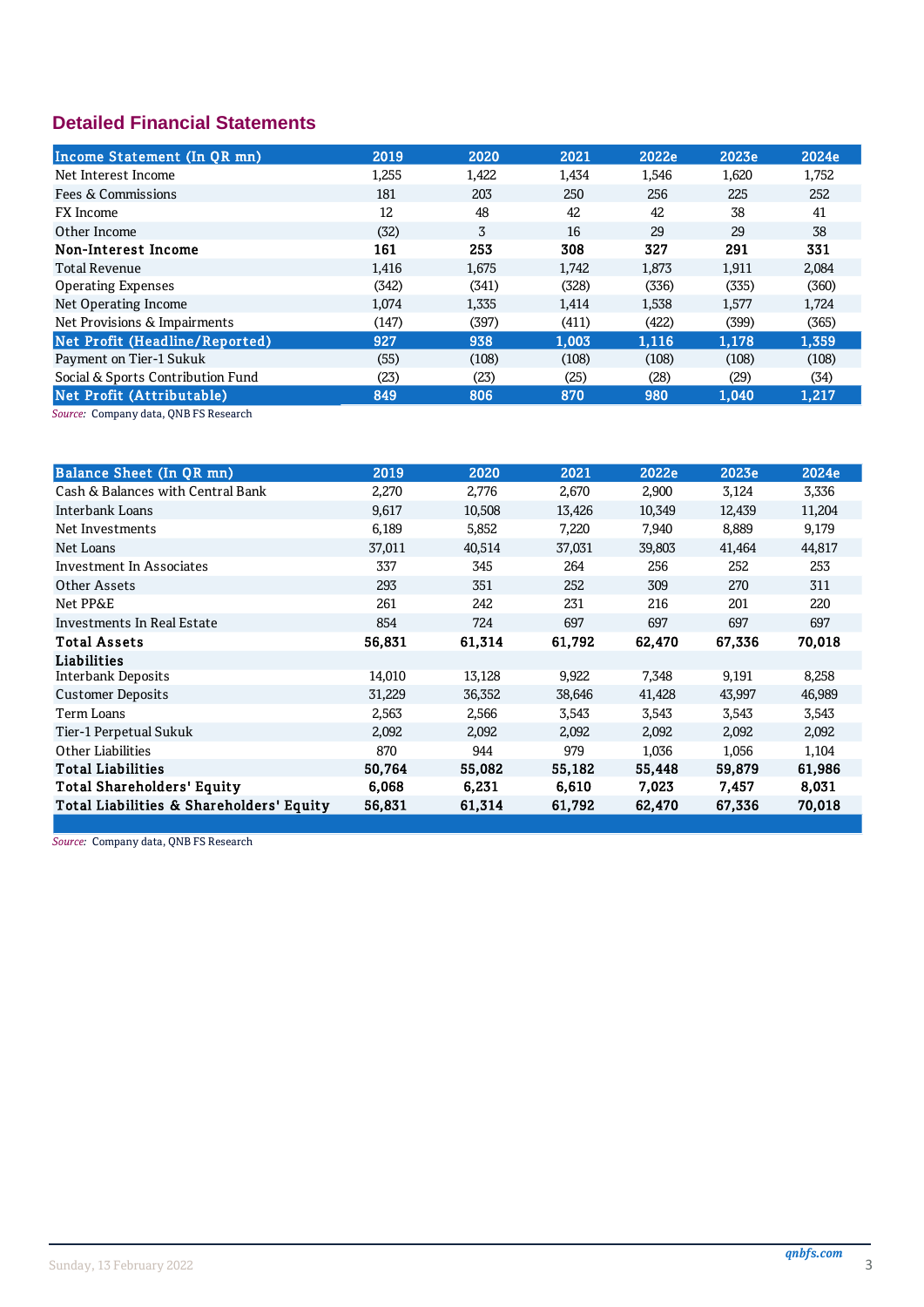| <b>Ratios/Indicators</b>               | 2019 | 2020   | 2021    | 2022e | 2023e   | 2024e   |
|----------------------------------------|------|--------|---------|-------|---------|---------|
| Profitability (%)                      |      |        |         |       |         |         |
| RoE                                    | 14.6 | 13.4   | 14.0    | 14.9  | 14.9    | 16.4    |
| RoAA                                   | 1.6  | 1.4    | 1.4     | 1.6   | 1.6     | 1.8     |
| <b>RoRWA</b>                           | 2.2  | 1.8    | 1.8     | 1.9   | 1.9     | 2.1     |
| NIM (% of IEAs)                        | 2.56 | 2.60   | 2.51    | 2.61  | 2.67    | 2.76    |
| NIM (% of RWAs)                        | 3.20 | 3.24   | 2.97    | 3.05  | 2.98    | 3.00    |
| NIM (% of AAs)                         | 2.34 | 2.41   | 2.33    | 2.49  | 2.50    | 2.55    |
| Spread                                 | 2.01 | 2.20   | 2.15    | 2.19  | 2.24    | 2.33    |
| Efficiency (%)                         |      |        |         |       |         |         |
| Cost-to-Income (Headline)              | 24.1 | 20.3   | 18.8    | 17.9  | 17.5    | 17.3    |
| Cost-to-Income (Core)                  | 23.7 | 20.5   | 19.1    | 18.3  | 17.9    | 17.7    |
| Liquidity (%)                          |      |        |         |       |         |         |
| <b>LDR</b>                             | 110  | 104    | 88      | 89    | 87      | 89      |
| Loans/Assets                           | 65.1 | 66.1   | 59.9    | 63.7  | 61.6    | 64.0    |
| Cash & Interbank Loans-to-Total Assets | 20.9 | 21.7   | 26.0    | 21.2  | 23.1    | 20.8    |
| Deposits to Assets                     | 54.9 | 59.3   | 62.5    | 66.3  | 65.3    | 67.1    |
| Wholesale Funding to Loans             | 44.8 | 38.7   | 36.4    | 27.4  | 30.7    | 26.3    |
| <b>IEAs to IBLs</b>                    | 128  | 129    | 129     | 138   | 126     | 133     |
| Asset Quality (%)                      |      |        |         |       |         |         |
| <b>NPL Ratio</b>                       | 1.9  | 1.6    | 2.6     | 2.6   | 2.6     | 2.4     |
| NPL to Shareholders' Equity            | 11.8 | 10.4   | 14.8    | 15.6  | 15.6    | 14.6    |
| NPL to Tier-1 Capital                  | 9.9  | 8.8    | 12.8    | 13.5  | 13.6    | 12.9    |
| Coverage Ratio                         | 93.6 | 128.9  | 123.1   | 143.0 | 163.2   | 187.6   |
| ALL/Average Loans                      | 1.9  | 2.0    | 2.9     | 3.8   | 4.3     | 4.7     |
| Cost of Risk (bps)                     | 35   | 56     | 92      | 87    | 75      | 66      |
| Capitalization (%)                     |      |        |         |       |         |         |
| <b>CET1 Ratio</b>                      | 12.6 | 11.2   | 11.3    | 11.5  | 11.4    | 11.6    |
| Tier-1 Ratio                           | 17.7 | 15.6   | 15.6    | 15.5  | 15.1    | 15.1    |
| <b>CAR</b>                             | 18.5 | 16.5   | 16.7    | 16.5  | 16.1    | 16.1    |
| Leverage (x)                           | 9.4  | 9.8    | 9.3     | 8.9   | 9.0     | 8.7     |
| Growth (%)                             |      |        |         |       |         |         |
| Net Interest Income                    | 7.8  | 13.3   | 0.8     | 7.9   | 4.8     | 8.2     |
| Non-Interest Income                    | 14.0 | 57.7   | 21.5    | 6.1   | $-10.8$ | 13.8    |
| <b>OPEX</b>                            | 4.9  | $-0.2$ | $-3.9$  | 2.5   | $-0.3$  | $7.5\,$ |
| Net Operating Income                   | 9.7  | 24.2   | $6.0\,$ | 8.7   | 2.6     | 9.3     |
| Net Income (Attributable)              | 5.4  | $-5.0$ | 7.9     | 12.6  | 6.2     | 17.0    |
| Loans                                  | 32.2 | 9.5    | $-8.6$  | 7.5   | 4.2     | 8.1     |
| Deposits                               | 0.3  | 16.4   | 6.3     | 7.2   | 6.2     | 6.8     |
| Assets                                 | 13.1 | 7.9    | 0.8     | 1.1   | 7.8     | 4.0     |
| <b>RWAs</b>                            | 7.8  | 15.6   | 4.5     | 5.9   | 8.6     | 6.3     |

Source: Company data, QNB FS Research